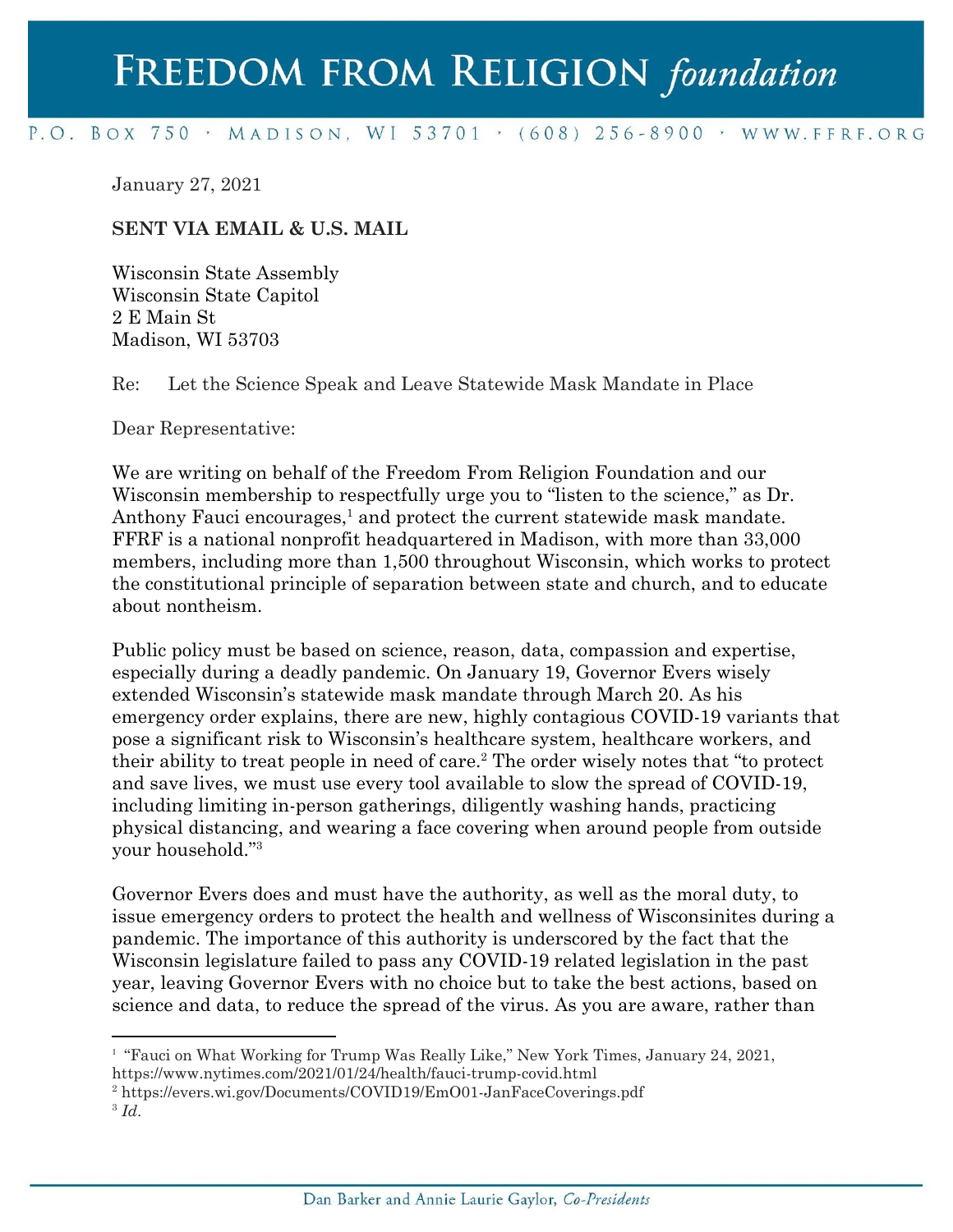taking appropriate action, two days ago, on a date during which 54 more people died and 135 more were hospitalized in our state, the Wisconsin Senate irresponsibly voted to end the mask mandate.<sup>4</sup>

Masking is not only vital to protect the health of Wisconsin citizens and reduce the spread of COVID-19, but is essential to Wisconsin's economic security by ensuring that many Wisconsin businesses, retail stores, groceries and restaurants can safely stay open. Wisconsin's health and economy must not fall victim to partisanship. Masking to prevent the spread of a deadly contagious virus is of proven medical health benefit, and does not pose a civil liberties infringement, nor should it be a partisan political issue. Medical experts agree that wearing masks is one of the most effective means for breaking the transmission cycle of the highly contagious respiratory virus. Masks are even more important now that the virus is mutating and becoming more contagious. **Importantly, the majority of Wisconsinites support requiring masks in public<sup>5</sup> and over 90 percent of Wisconsin citizens have been complying with state-issued mask mandates,** an increase from 41.5 percent when masks were encouraged but not mandatory, according to an observational study conducted by researchers in Marquette University's College of Health Science.<sup>6</sup>

The Wisconsin Medical Society, the largest organization representing individual physicians in Wisconsin, also recently weighed in, pointing out that besides the vaccine, mask wearing is one of the few tools we have in our arsenal to combat the virus and prevent it from spreading even further.<sup>7</sup> A study published in *Health Affairs* compared the COVID-19 growth rate before and after mask mandates in 15 states and the District of Columbia. It found that mask mandates led to a slowdown in daily COVID-19 growth rate, which became more apparent over time. The first five days after a mandate, the daily growth rate slowed by 0.9 percentage-points compared to the five days prior to the mandate; at three weeks, the daily growth rate had slowed by 2 percentage-points.<sup>8</sup> Another study found that countries with

<sup>4</sup> "Wisconsin COVID-19: WI reports 1,301 new coronavirus cases, 54 deaths," ABC7News, January 26, 2021, https://abc7chicago.com/wisconsin-covid-today-restrictions-coronavirus/10036098/ <sup>5</sup> https://law.marquette.edu/poll/

<sup>6</sup> "Marquette Researches find that over 90% of Wisconsin Residents in Compliance with State Mask Mandate," Marquette University, October 15, 2020,

https://www.marquette.edu/news-center/2020/marquette-researchers-find-90-percent-of-wisconsin-re sidents-in-compliance-with-state-mask-mandate.php

<sup>7</sup> "Wisconsin doctors back mask mandate as Republican legislators eye repeal," Wisconsin State Journal, January 26, 2021,

https://madison.com/wsj/news/local/govt-and-politics/wisconsin-doctors-back-mask-mandate-as-repub lican-legislators-eye-repeal/article\_9e7a1535-5767-54b3-a3ab-529c34c5681d.html

<sup>8</sup> "Community Use Of Face Masks And COVID-19: Evidence From A Natural Experiment Of State Mandates In The US," Health Affairs, June 16, 2020,

https://www.healthaffairs.org/doi/10.1377/hlthaff.2020.00818